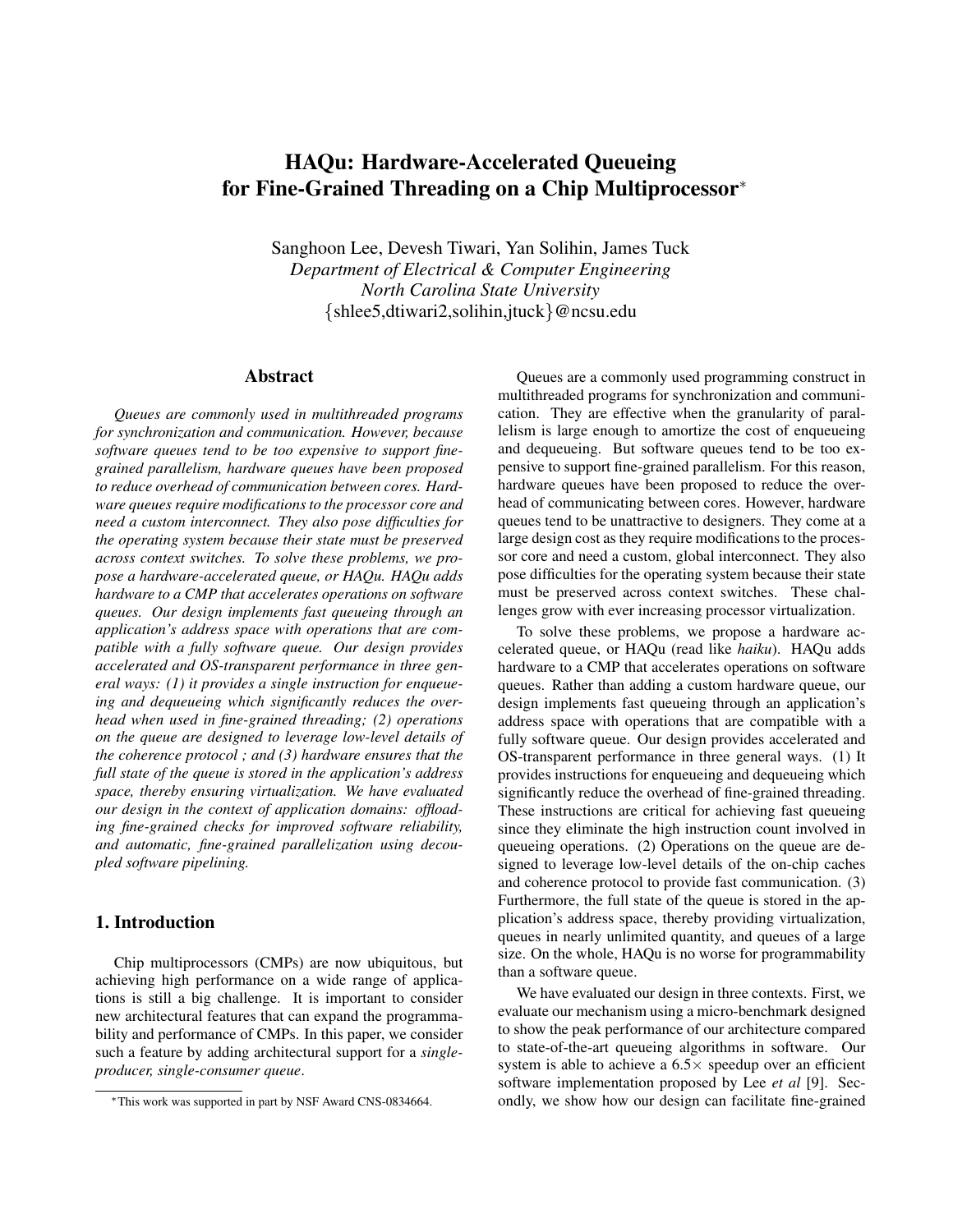parallelization by parallelizing Mudflap, a pointer-checking utility built into GCC. Using HAQu, we can afford to parallelize fine-grained, inlined pointer checking codes. Using 16 cores, we achieve an average speedup of  $1.8\times$ , calculated using geometric mean, and a max speedup of  $3.3\times$ on a set of SPECint applications. Finally, we demonstrate the potential of HAQu for automatic parallelization using decoupled software pipelined (DSWP). On a small set of SPECint applications, we show that our mechanism enables fully automatic parallelization.

The rest of this paper proceeds as follows: Section 2 discusses the overall idea of our approach; Section 3 describes the architecture of the queue, and Section 4 provides the implementation. Section 5 describes our experimental setup, and Section 6 provides the full evaluation in the context of three case studies. Section 7 discusses related work, and Section 8 concludes.

### 2. Main Idea: Hardware Accelerated Queue

### 2.1. Motivation

Queues that support fine-grained parallelism on chipmultiprocessors must meet several criteria. We have identified four that would a make a queue acceptable for a wide range of uses. Throughout this article, we restrict our discussion to single-producer/single-consumer queues. First, (*Criterion I*) enqueue and dequeue operations must be made as efficient as possible. Since these operations may occur frequently, it's necessary that the total latency is low. Second, (*Criterion II*) the delay through the queue (i.e. the time between an enqueue and dequeue of the same item) must be low enough that concurrent execution proceeds efficiently. Third, (*Criterion III*) they should be no worse to program than software queues. For example, there should be enough queues available to support a wide variety of applications, and their synchronization constraints should be no harder to understand than for fully software implementations. Finally, (*Criterion IV*) the queue must work seamlessly on an unmodified operating system (OS).

The current state-of-the-art implementations for queueing are fully in software. Figure 1 shows an implementation of a Lamport queue designed for sequential consistency; part (a) shows the queue definition, and part (b) and (c) show the enqueue and dequeue operations respectively. The enqueue and dequeue operations shown here are nonblocking and lock-free; a blocking implementation is trivial to construct using these operations. For weaker consistency models, a fence is needed to properly read and update the queue state.

While these implementations are not well suited for finegrained parallelism, they do meet most of the criteria above. In particular, they provide low latency for communicating through the queue because they often exploit the fast onchip interconnect. This latency can be optimized through

careful consideration of on-chip caches and the coherence protocol. They meet *Criterion III* trivially because they are implemented in software. *Criterion IV* is met trivially as a result of *Criterion III*; since the queues are stored in virtual memory, they are trivially virtualized by any OS. Software queues, however, do not provide enqueue and dequeue operations that are efficient enough for fine-grained parallelism; so, they do not meet *Criterion I*. Even with efficient nonblocking and lock-free implementations for enqueue and dequeue, the cost of these operations tend to be high  $-10$ instructions per queue operation.

Hardware queues have appeared in a variety of proposals [13, 11, 6]. Due to the similarities, we will treat them the same in this discussion. These designs support *Criterion I* and *Criterion II* . Using special instructions or special hardware, data is inserted directly into the hardware queue, and this makes enqueue and dequeue highly efficient. In fact, the latency of enqueue or dequeue can be hidden by outof-order execution. Furthermore, the storage for the queue is provided by special buffers and an interconnect between two or more cores. This provides very low latency communication. However, these mechanisms are costly, and there are practical concerns over their programmability and the limits on the number of queues that can be supported (*Criterion III*). Furthermore, these hardware queues have not been designed with the OS in mind, and often do not consider the challenges of context virtualization. For example, how is the state of the queue preserved when one of the threads, either the producer or consumer, is context switched. Furthermore, allocation of global queueing resources may need to be managed by the operating system. Given the complexity of a modern OS, hardware that requires such changes in the OS is considerably less desirable.

Neither software nor proposed hardware mechanisms meet all of the criteria for fine-grained threading on current CMPs. However, the shortcomings of these software and hardware mechanisms point the way to a hybrid design that leverages strengths from each one.

### 2.2. Our Proposal: Hardware-Accelerated Queue

The Hardware-Accelerated Queue (HAQu) aims to exploit the critical benefits of hardware queueing while retaining the many desirable features of software queues. In a sense, we start with a software implementation and speedup the features that are critical for faster and more efficient fine-grained threading. Using hardware to accelerate queueing is not new to this proposal. The VAX [4] also supported hardware accelerated queues (see comparison in Section 7). However, we will show that HAQu provides a simple, lean implementation that integrates well into modern superscalar architectures; and it can provide much higher throughput and lower latency compared to optimized software implementations.

HAQu provides two new instructions for enqueue and dequeue operations to meet *Criterion I*. These new instruc-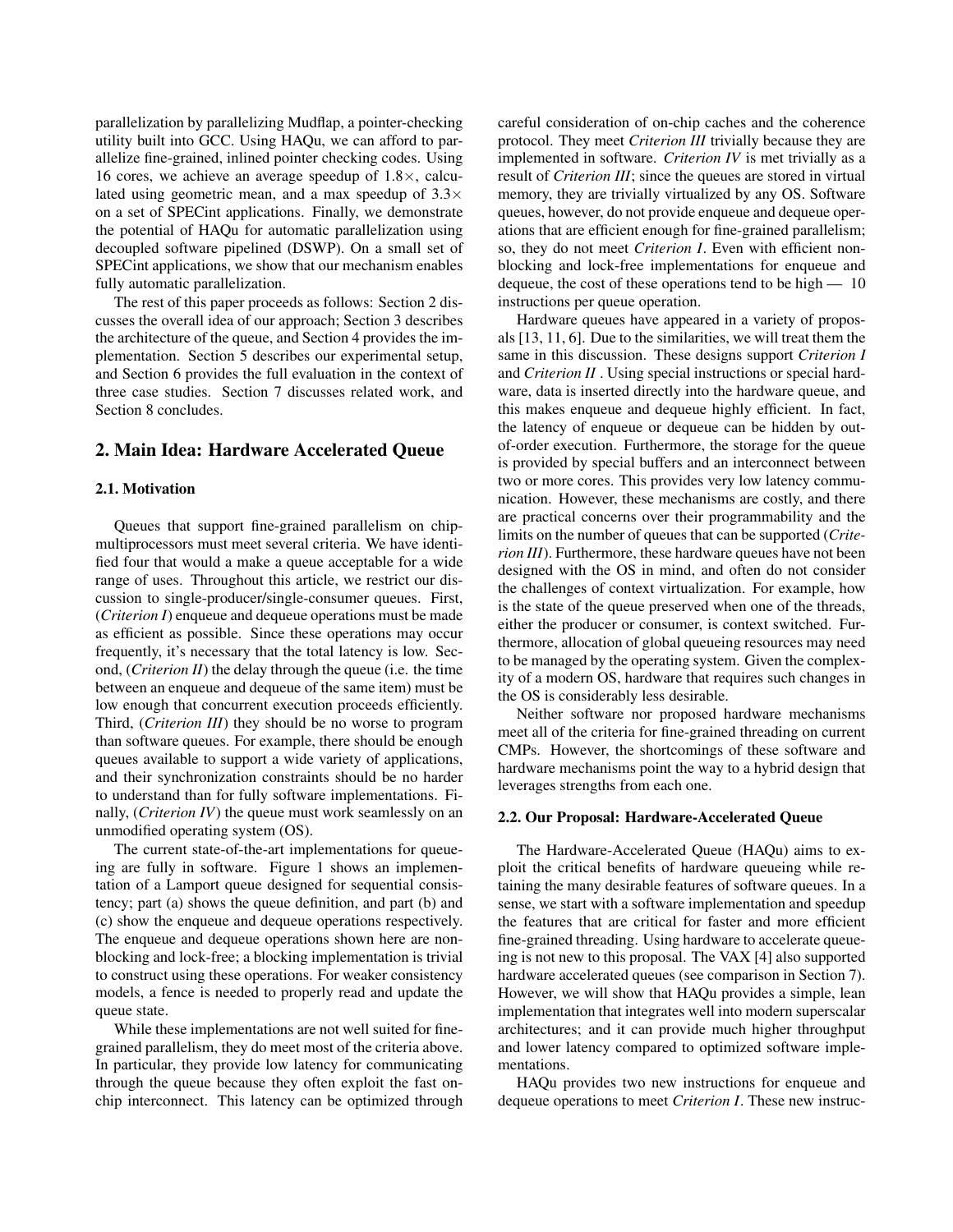```
struct queue {
   Item *head;
   Item *tail;
  uint size; // = SIZE; Item buffer[SIZE];
}
typedef struct queue * queue_p;
                                  int enqueue(queue_p q, Item val)
                                  {
                                     Item *next = NEXT(q->head);if (q->tail == next) return BLOCK;
                                     *head = val;
                                      // memory barrier
                                     q->head = next;
                                      return SUCCESS; 
                                  }
                                                                     int dequeue(queue_p q, Item *val)
                                                                     {
                                                                        Item *tail = q->tail:
                                                                        if (tail == q->head) return BLOCK;
                                                                         // memory barrier
                                                                         *val = *tail;
                                                                        q->tail = NEXT(tail);
                                                                        return SUCCESS; 
                                                                     }
            (a) (b) (c)
```

```
Figure 1. Lamport's queueing operations single-producer, single-consumer queue on a sequentially
consistent processor.
```
tions keep the code footprint low, and their implementation will work much like software enqueue and dequeue operations. However, because they are implemented in hardware, we incorporate detailed knowledge of the memory consistency model, coherence protocol, and on-chip resources to provide a highly optimized enqueue or dequeue operation.

HAQu stores the queue's state in the application's address space. As a result, *Criterion III* and *Criterion IV* nearly trivially are met. This means that we can support a large number of queues efficiently, and we can design HAQu to provide synchronization semantics that programmers expect. Also, since the state of the queue is held in virtual memory, a context switch poses almost no problems since the queue need not be saved or restored. Furthermore, HAQu can leverage the existing on-chip interconnect and cache coherence protocol for transfering data from producer to consumer. This usually provides low enough latencies to meet *Criterion II*.

Arriving at an efficient implementation is not as straightforward as it may seem. *Criterion I* and *Criterion II* are difficult to obtain without leveraging queue specific information in the hardware. We find that some information about the queue must be tracked in hardware. However, we can do so only if we preserve OS transparency and programmability concerns. Our architecture for HAQu balances the competing concerns of achieving a high-throughput implementation (*Criterion I* and *Criterion II*) while still providing an implementation that can be deployed on conventional CMPs that support a wide range of applications (*Criterion III* and *Criterion IV*) and programmability concerns.

### 3. System Architecture

To explain the overall architecture of our proposal, we will begin with a software queue and modify it to support enqueueing and dequeueing operations in hardware. There are three main components to this discussion: the allocation and layout of the queue in memory, enqueue and dequeue operations, and making these operations efficient for finegrained threading.

### 3.1. Allocation and Layout

Our queue will reside in memory but will be operated on directly using hardware. Therefore, the layout of the queue is determined *a priori*<sup>1</sup>. For now, we will assume a layout similar to Figure 1(a). This is not an optimized configuration but is sufficient for the following discussion<sup>2</sup>. A client will allocate a queue using a memory allocator like *malloc* (in C) and prepare it for use. The head, tail, size, and buffer fields of the queue are located at fixed offsets from the beginning of the queue. We presume that the queue data structure and its initialization can be provided through a runtime library. Furthermore, since the buffer is the last field of the struct, the queue can be of arbitrary size.

### 3.2. Enqueue and Dequeue Operations

A key goal of HAQu is reducing the cost of enqueue and dequeue operations by adding two new instructions to carry out these tasks. A naive design directly implements Lamport's algorithm [8] in hardware.

Consider an enqueue operation. When an enqueue instruction is executed, it is passed the base address of the queue as an input argument. Using the base address, the head and tail fields of the data structure are read. From this point on, hardware implements Lamport's algorithm.

Figure 2 shows a possible timeline for the execution of queue operation. Since enqueue and dequeue operations are similar, we only describe the enqueue operation in detail. In cycle 1, the head and tail are loaded into temporary registers (these are not architectural registers or part of the register file). For this example, we assume that both memory operations hit in the L1 cache and return 2 cycles later. In cycle 3,

<sup>&</sup>lt;sup>1</sup>This is a limitation of our proposal, but a handful of layout configurations could be supported and configured with firmware with little additional cost.

<sup>&</sup>lt;sup>2</sup>An optimized implementation will pad the head and tail to fit on their own lines to prevent false sharing.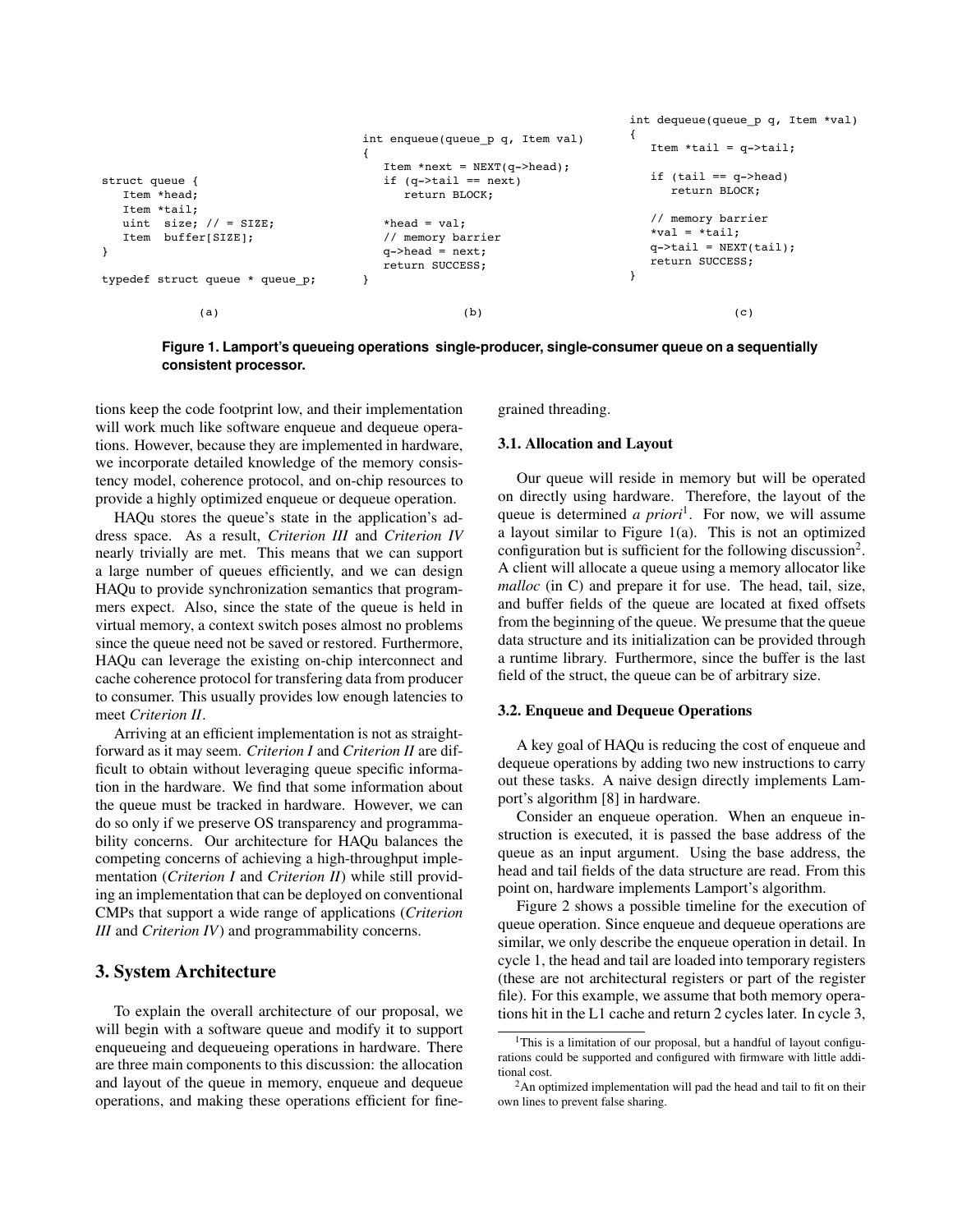| Cycle          | <b>Enqueue Operations</b>            | Cycle        | <b>Dequeue Operations</b>            |
|----------------|--------------------------------------|--------------|--------------------------------------|
| $\overline{1}$ | $t0 = MEM[head]$<br>$t1 = MEM[tail]$ | $\mathbf{1}$ | $t0 = MEM[head]$<br>$t1 = MEM[tail]$ |
| $\overline{2}$ | Access cache                         | 2            | Access cache                         |
| 3              | $NEXT(t0)$ != t1                     | 3            | $\pm 0$ $1 = \pm 1$                  |
| 4              | $MEM[t0] = val$                      | 4            | $val = MEM[t1]$                      |
| 5              | Wait for completion                  | 5            | Wait for completion                  |
| 6              | $MEM[head] = NEXT(t0)$               | 6            | $MENTtail$ = $NEXT(t1)$              |
|                | (a)                                  |              | (b)                                  |

**Figure 2. Enqueue (a) and dequeue (b) operations. Assumed cache hits with a dual-ported, 2-cycle access L1 cache.**

| Mnemonic                                   | Description                     |
|--------------------------------------------|---------------------------------|
| beng $\{b,h,w,d\}$ Rs, QAddr               | Enqueue $Rs$ into $QAddr$ ,     |
|                                            | block on queue full.            |
| $bdeg{b,h,w,d}$ $Rd, QAddr$                | Dequeue from $QAddr$ to         |
|                                            | Rd, block on queue empty.       |
| enq{b,h,w,d} $Rt$ , $Rs$ , $QAddr$         | Enqueue $Rs$ into $QAddr$ ,     |
|                                            | $Rt$ returns status.            |
| $\text{deg} \{b, h, w, d\}$ Rt, Rd, Q Addr | Dequeue from $QAddr$ to         |
|                                            | $Rd$ , returns status in $Rt$ . |

#### **Figure 3. Enqueue and dequeue instructions.**

we perform the test to validate that the queue is not full. In this timeline, we assume it was not and proceed with cycle 4 to store the value in the queue. We will refer to this store as the *enqueueing-store* since it actually places the value in the queue. (Similarly, we refer to the operation in cycle 4 for dequeue as the *dequeueing-load*.) At this point, we have to wait for the store to complete before updating the head to the next position. Note, this store ordering is required for Lamport's algorithm to function properly and without races.

The enqueue and dequeue operations are shown in Figure 3. Since we target a MIPS architecture in our evaluation, these instructions are shown using MIPS-like mnemonics and implementation nuances. We support variants of these operations for each size of memory load or store supported in MIPS to ensure efficient code generation. Each enqueue instruction takes two input arguments: (1) the base address of the queue, and (2) the data to be enqueued. Dequeue operations only require the base address of the queue as input. Non-blocking instructions return an error code in their destination register.

#### 3.3. Making Fine-Grained Queueing Efficient

So far, our design does not consider the interaction of queue operations with the cache coherence protocol or onchip caches. It is critical to do so in order to achieve high throughput using our queue. Consider the implications of the proposed timeline in Figure 2 in a state-of-the-art CMP when used for fine-grained threading. First, if enqueueing and dequeueing operations are happening concurrently,



**Figure 4. Relaxed memory ordering for queue operations.**

then the head and tail variables for a queue are being read frequently by two different cores. This results in frequent transitions between exclusive state and shared state for the cache line holding each variable. This will significantly lengthen the time needed to decide if an enqueue or dequeue can proceed. Second, even in the case where the threads are not operating concurrently, the queue operations that can occur per unit time are determined by the amount of ILP that can be extracted from these instructions. The amount of parallelism is limited by the number of ports on the cache, the cache access time, and by the degree of ILP provided in the microarchitecture for enqueue and dequeue operations. Overall, these effects could serve to drastically reduce the throughput of our mechanism. To improve the efficiency of our mechanism, we adopt a few key measures: relaxed memory ordering for queue operations, reduced accesses to shared variables, and pipelined queue operations.

### 3.3.1. Relaxed Memory Ordering for Queue Operations

To enhance the parallelism available in the microarchitecture, we will assume a system with weak memory ordering, and we allow queueing instructions to be re-ordered dynamically as long as they operate on different queues. Since each queue operation actually involves multiple memory accesses, we are allowing more aggressive reordering of memory operations than would be available in a software implementation. This scenario is shown in Figure 4(a). The first enqueue and dequeue operations on Q1 must be properly ordered, otherwise FIFO ordering may not be preserved. This is indicated through the ordering arrows. However, the operations on Q2 can be re-ordered with respect to those on Q1, and this is shown by the lack of arrows to the enqueue or dequeue on Q2. For queueing operations on different queues that must occur in a given order, a memory fence is necessary to guarantee their order.

Furthermore, the relative order of other memory operations with respect to queueing operations are also relaxed. In Figure 4(b), a flag is set to 1 before the enqueue in Thread A, and the flag is read in Thread B after the corresponding dequeue. In this case, there is no guarantee that Thread B observes the value 1. However, this can be enforced using a fence before the enqueue in Thread A and after the dequeue in Thread B, as shown in Fig 4(c).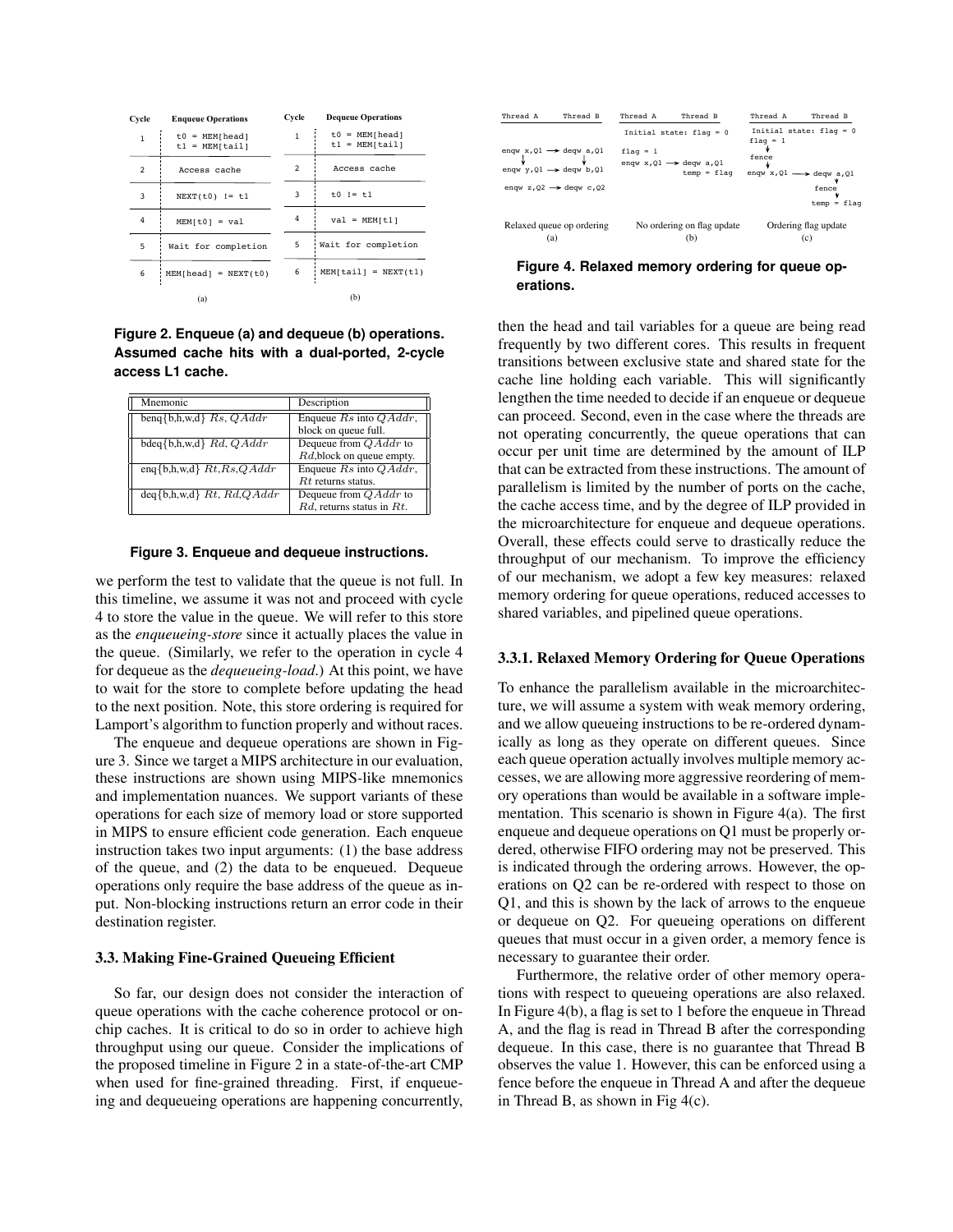

**Figure 5. Algorithm for reducing accesses to shared variables.**

If fences are needed between queueing operations, they must be inserted into the code. If a programmer is directly coding using HAQu, then she is responsible for inserting the fence. However, a parallelization framework or language may use these queues, and in that case, the compiler or a runtime library can provide automatic fence placement.

#### 3.3.2. Reduced Accesses to Shared Variables

We modify our queueing algorithm so that we no longer need to access shared variables on each enqueue or dequeue operation. This simplification can eliminate the need to access the cache in advance of the *enqueueing-store* or *dequeueing-load*.

Our optimized enqueueing and dequeueing algorithms are shown in Figure 5 and are inspired by Lee *et al* [9] (abbreviated as P.Lee from here on). We adopt an innovation that avoids accesses to the shared head and tail through use of a local copy of the head and tail that is private to each thread. In our algorithm, these private variables are located in a hardware table, called the Queue Local Table (QLT), associated with each queue. (In P.Lee's approach, these values would be held in general purpose registers; we are simply moving them to dedicated registers.) The QLT and its fields are shown in Fig 5(b). Consider the case of enqueuing in Figure 5(c). Most of the time, the head of the queue is tracked using  $QLT[q]$ . LHead (LHead for short), which is the head of the queue as stored in the QLT for queue, q. As long as LHead has not caught up with LTail, there is room to enqueue and the value of LHead is correct to use. Afterwards, the *enqueueing-store* is performed and LHead is updated.

We can also avoid the final update to the head of the queue. In this case, we can delay the update of head until enough items are enqueued so as to amortize the cost of coherence transactions on *head* and *tail*. The CHUNK\_SIZE denotes the number of enqueues needed and this value is dependent on the block size of the cache and, ideally, is a multiple of the cache block size. We will discuss the interaction of this policy with the memory consistency model in Section 3.4. Also, we discuss a potential deadlock caused by this policy in Section 4.

The dequeueing operation is analogous to that of the enqueue. However, it is worth pointing out that the private copy of LHead and LTail are not shared by the producer and consumer. If a single core were both enqueuer and dequeuer, a separate table entry for enqueueing and dequeueing operations would be needed.

### 3.3.3. Pipelined queue operations

We decompose queue operations into three stages: *address generation*, *queueing-op*, and the *index-update*. Figure 5 shows the stages for the enqueue and dequeue operations between parts (b) and (c). In address generation (AG), the location of the *enqueueing-store* or *dequeueing-load* is calculated. With the availability of the *LHead* and *LTail*, generating multiple addresses in a single cycle is feasible. This enables high throughput issue of enqueue or dequeue operations. The *queueing-op* (QOp in the figure) performs the operation on the queue's buffer in memory. It is treated like a regular load or store for dequeueing and enqueueing, respectively. Consequently, this stage is executed by the processor as efficiently as it would a load or store operation and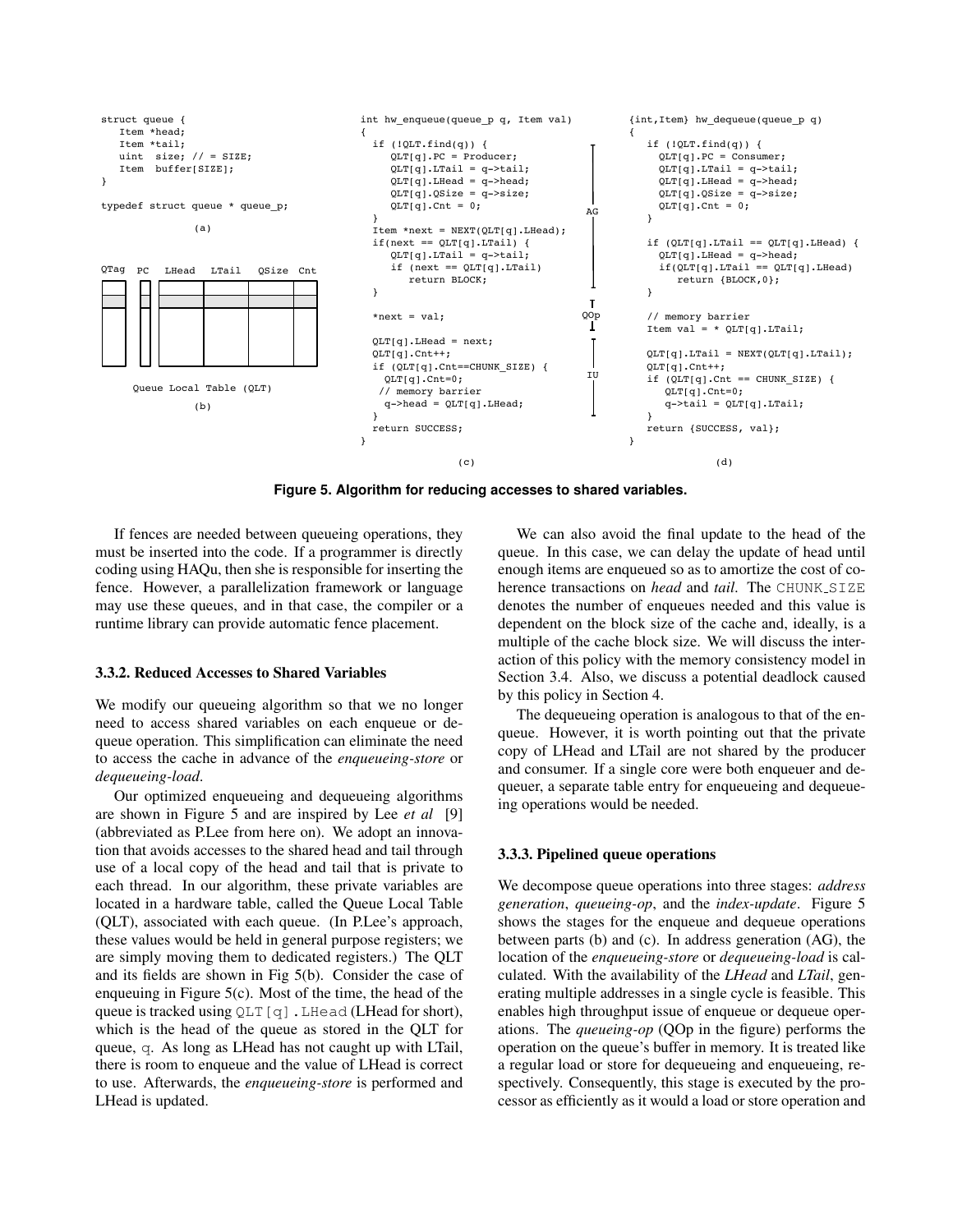under the same constraints. The QOp phase must wait until the proper stage in the pipeline to execute the load or store operation. Finally, the *index-update* stage (IU) occurs last to bring the state of the *head* or *tail* up to date. If multiple queue operations on the same queue are ready to retire in a single cycle, the IUs can be merged into a single update.



**Figure 6. Important cases for providing OS transparency and programmability.**

### 3.4. Ensuring Programmability and OS Transparency

To achieve high performance, we have significantly altered the behavior of the queue as compared to its software version. For example, we buffer the head and tail in hardware and allow them to be reused by multiple queue instructions. Since these values are now cached in hardware, we must be careful to preserve a clear programming model and one that remains OS transparent. The key questions we need to answer are: (1) when and for how long can we keep the local head and tail values buffered, and (2) under what circumstances is it allowable to delay the index-update operation.

To better explain the problems, Figure 6 shows a few scenarios that are particularly important for the functioning of our mechanism. Fig  $6(a)$  shows the case where a queue is used to communicate from Core 1 to 2, and then after some time, it reverses direction. At any point in time, there is only one producer and consumer, but there is a transition point between these modes of operation. By the time the producer and consumer have switched roles, both must have the same view of the queue state and that should reflect all prior queue operations. But, if we are not careful, two cores may be holding simultaneously a QLT entry for either consuming or producing, which would violate our assumptions; and, worse, we have compromised the programmability of the mechanism. Finally, Fig  $6(c)$  shows the case of a context switch. Initially, Thread A is running on Core 1, but, eventually, it is context switched to Core 2. Thread A should have a consistent view of the queue after moving

to Core 2. If this case fails to work, we have sacrificed OS transparency. The common requirement among these cases is that all cores must retain a consistent view of the queue data structure.

To make the cases in Fig. 6(a) and (c) function properly, we must conservatively guarantee that all hardware state is flushed to memory before the producer or consumer switches cores. Because we cannot automatically detect these cases in hardware, we rely on a memory fence to force all information in the QLT to memory. On a weakly ordered system, we require that any pending index updates must be completed before a fence or synchronizing instruction can retire. Furthermore, no new queue operations can begin until the fence completes. Figure 6(b) and (d) show the proper orderings after synchronizing these events properly. Note, that in Fig. 6, an additional barrier operation (labeled as a sync) is needed to force ordering across threads, but this would also be required in an equivalent program using a software queue implementation; so, our requirements are no worse than the software queue case.

### 4. Implementation

### 4.1. Microarchitecture Description

To support HAQu, we add a Queue Functional Unit (QFU) to each core of a CMP, as shown in Figure 7. The QFU is made up of two structures. The Queue Local Table stores information about pending queue operations. In particular, it tracks the local head and tail variables described in Section 3.3.2. Also, it includes the Address Generation Buffer and the Queue Op Buffer (QOB) which contain a record of pending queue operations; we use them to order queue operations, determine the necessary updates to the head and tail variables, and recover from misspeculation. We now provide a brief overview of our micro-architectural mechanism. Since it involves straightforward changes to modern superscalar architectures, we will not discuss the logic in depth.

### 4.2. Pipelined Execution Description

Address Generation Stage. When a HAQu instruction is renamed, an entry is created for it in the Address Generation Buffer. The AGB contains all queue instructions (pInst in AGB) in program order. Instructions wait in this buffer until the source registers are available and have been read. Once the queue's base address has been resolved, the queueing operation can begin.

Address generation proceeds by checking the QLT for a valid entry for the specified queue. If no such entry exists, a new one must be created by loading the head, tail, and size of the queue. We provide the QFU direct access to the cache to obtain the needed values. Once the head and tail are known, a new entry in the QLT is initialized and it is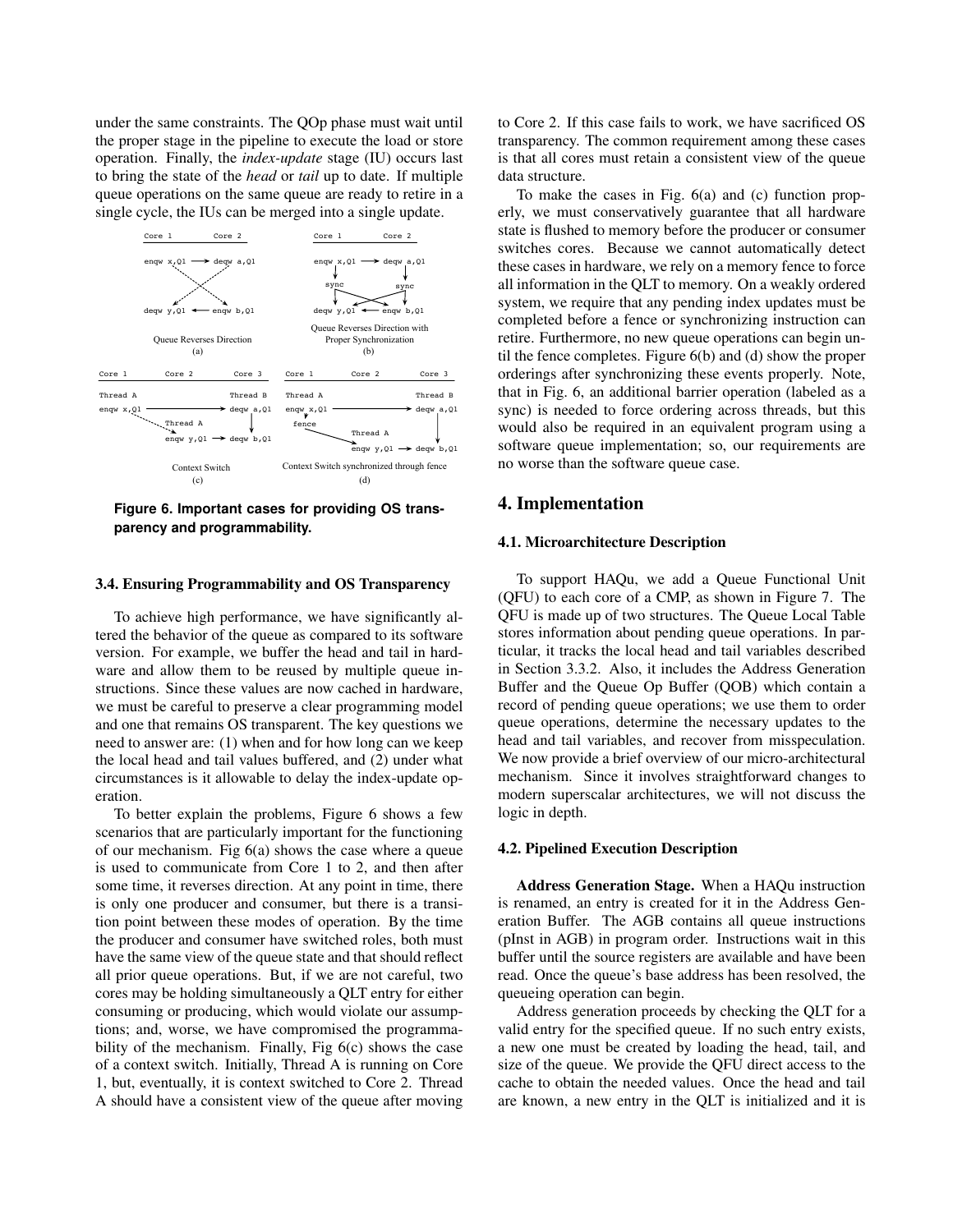

**Figure 7. Hardware Accelerated Queue added to a CMP.**

used to generate an address for the queue operation. The entry is set to valid (V bit in table).

QOp Stage. At this time, a store or load address can be generated for the enqueue or dequeue, respectively. We assume that we can generate multiple addresses in a single cycle. However, we need not generate more addresses than can be used to access the cache in a single cycle. Once the address is known, the information for the operation is moved to the QOB until it retires and completes. For an enqueue operation, the enqueueing-store cannot execute until it reaches the head of the re-order buffer. A dequeueingload can execute as soon as its address is known.

Index Update Stage. When an instruction finally retires, we update several fields of the QLT. The RIndex field of the QLT is updated with the location in the queue it either read or wrote (LTail for enqueue or LHead or dequeue). This serves as a record of the last retired operation on the queue. The dirty (D) bit is set to indicate that it needs to eventually perform an index update. Also, the Cnt field is incremented; if Cnt is more than CHUNK SIZE, the index update occurs immediately and Cnt is reset. Once the RIndex value is written to memory, the D bit is cleared.

Our policy to delay *head* and *tail* updates can introduce deadlock. If we wait until CHUNK SIZE enqueues occur, the other thread waiting for a head update may be indefinitely stalled. Therefore, we add some additional logic that will force an update of a dirty entry after a fixed interval of time,  $t_{update}$ . When this timeout is triggered, we steal an idle cache-port and update the dirty entry. We use a separate timer for all entries in the QFU since it is a small table.

Memory Ordering Issues. Only a memory fence alters timing of queueing instructions relative to other memory operations. When a fence is decoded, a signal is sent to the QFU. The fence is then added to the AGB and tracked like other queue operations. The fence will remain in the AGB until all instructions in the QOB complete and all dirty entries in the QLT are flushed to memory and invalidated; and, queueing instructions that are added to the AGB after the fence must stall until the fence completes. Once the fence retires, it is removed from the AGB and queueing operations will begin again.

Note, we implement fence in this way to guarantee the ordering of operations discussed in Section 3.4. Indeed, our mechanism will suffer high overheads if fences occur frequently; however, in that case, the queues are unlikely to be the principal bottleneck due to limited re-ordering of memory operations.

Misspeculation and Precise Exceptions. Speculative execution and precise exceptions are properly handled. In the event of a branch misspeculation, the QLT must roll back to the last address assigned before misspeculation. After discarding speculative instructions from the QOB and AGB, the LHead and LTail in the QLT must be brought up to date with any pending non-retired instructions in the pipeline. This can be accomplished by walking the QOB and updating the QLT to the youngest values found there. In the event of an exception on any of the memory operations within the queueing instruction, we require the entire instruction be re-executed. In this way, all structures and resources associated with that instruction can be reclaimed precisely.

#### 4.3. Managing QFU Resources

The QLT is a limited resource and can only support a limited number of entries. If the QLT is full with valid entries and a new queue is referenced, an action must be taken to reclaim resources within the QLT. Fortunately, this case is easy to handle. If there is a non-dirty entry, it can be immediately displaced and claimed for the new queue. If all entries are dirty, then an entry is picked at random to displace (though it is best to choose an entry with no pending operations). To displace a dirty line, we must write back the RIndex to the queue's *head* or *tail* depending on its status as either producer or consumer, respectively.

Because non-dirty lines can be evicted at any time, it is possible than an operation on a displaced queue entry is in the QOB but has not yet retired. In this case, the RIndex update simply writes directly to memory rather than updating the QLT.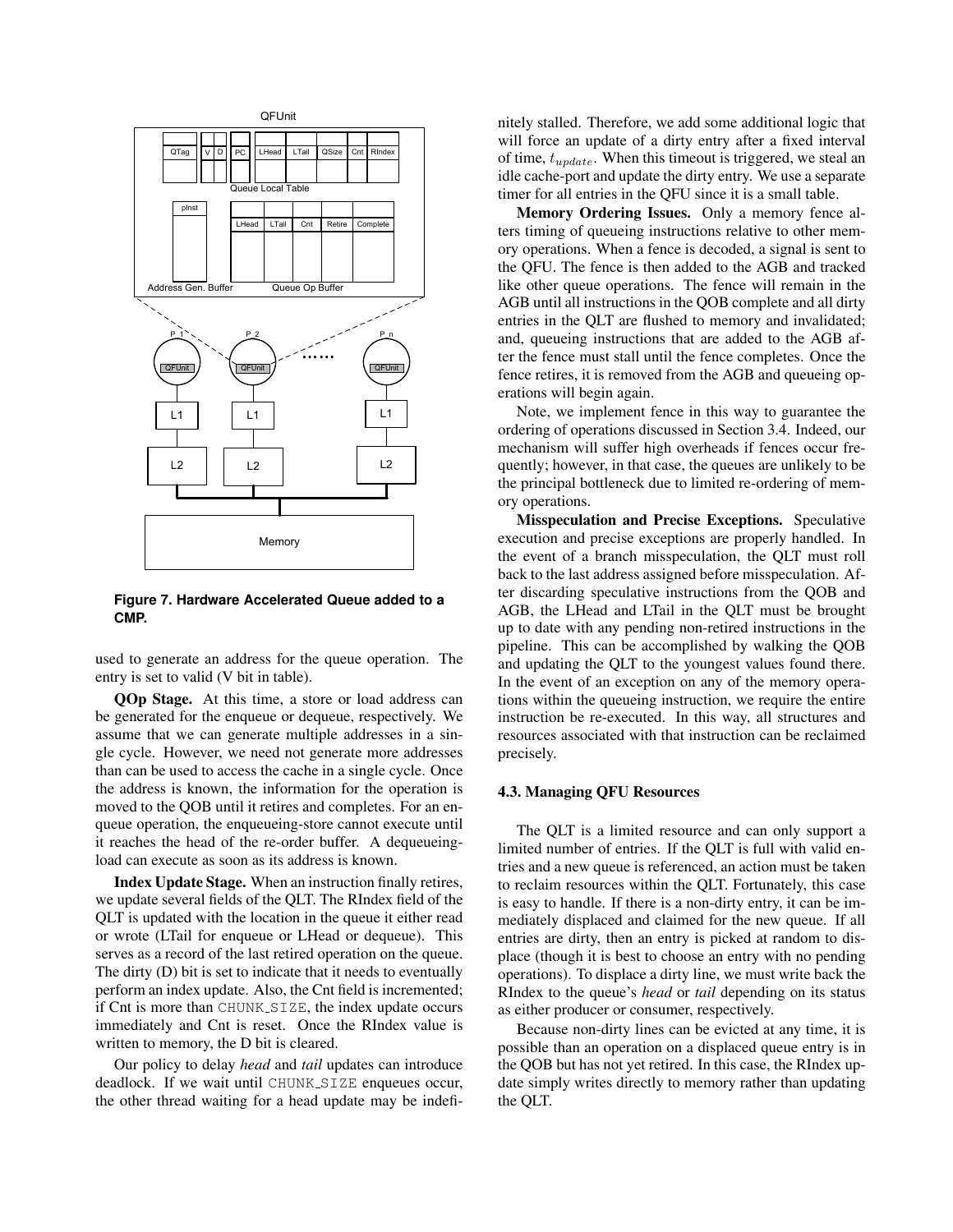#### 4.4. Instruction Implementation Details

The queueing instructions are more complex than typical instructions in RISC processors today because they may need to access up to three memory locations: the head, tail, and buffer location. In the worst case, this requires access to three separate pages in memory and could generate three exceptions in the worst case. If the OS cannot guarantee multiple pages stay in memory, this could generate livelock. For OS compatibility and to reduce the potential complexity of these operations, we can require the head and tail to be allocated on the same page. Now, the instruction will access no more than two pages. This is no worse than the case of unaligned loads in current systems which access two pages.

## 5. Experimental Setup

To evaluate HAQu, we have integrated our design into SESC [12], an event-driven performance simulator, that accurately models CMP architectures. Table 1 shows the pertinent details of the simulated architecture. The core, L1, and L2 cache are common for all architectures we evaluated. The core is an aggressive 3-issue superscalar processor. We model a cache coherent CMP design with private L1 and L2 caches. Coherence is supported at the L2 cache over a ring interconnect. HAQu is supported with a 16 entry QLT per core, and  $t_{update}$  value of 500 cycles.

We support two different link bandwidths because our proposal is sensitive to interconnect design. The NarrowRing runs at 25.6GB/s per link and represents the capabilities of a currently available CMP; this is the default. We also model a futuristic interconnect, WideRing, with 102.4GB/s; we believe such a design could be on the market in the very near future.

For two studies, we will compare HAQu to an aggressive hardware queue. The hardware queue uses HAQu's instructions but maps them into a high speed buffer connecting two cores. We assume 1 cycle to read/write from/to the queue. Also, we used 4 KB for each hardware buffer and allow the same number that HAQu can use (which is unlimited in theory but under 16 our studies).

Tables 2 and 3 show the different application binaries we study. (They will be described in more detail later.) For all of our application binaries, we used GCC 4.5 targeted to the Mips32 architecture. To accurately compare the performance of different binaries, simply timing a fixed number of instructions cannot be used. Instead, "simulation markers" are inserted in the code of each binary, and simulations are run for a given number of markers. After skipping the initialization, a certain number of markers are executed so that the binary graduates between 100 and 500 million instructions.

### **Table 1. Architecture simulated. All cycle counts are in processor cycles.**

| No. of Cores: 2 to 16                              |                       |  |  |  |
|----------------------------------------------------|-----------------------|--|--|--|
| Frequency 3.2 GHz                                  | <b>ROB 126</b>        |  |  |  |
| Fetch width 6                                      | I-window 68           |  |  |  |
| Issue width 3                                      | LD/ST queue 48/42     |  |  |  |
| Retire width 3                                     | Mem/Int/Fp unit 1/2/1 |  |  |  |
| Weak Ordering Consistency Model                    |                       |  |  |  |
| Branch predictor:                                  | Hybrid GShare & Local |  |  |  |
| Mispred. Penalty 14 cycles                         |                       |  |  |  |
| BTB 2K, 2-way                                      |                       |  |  |  |
| Private L1 Cache:                                  | Private L2 Cache:     |  |  |  |
| Size 64KB, assoc 4                                 | Size 2MB, assoc 8     |  |  |  |
| Line 64B                                           | Line 64B              |  |  |  |
| Latency 2 cycles                                   | Latency 9 cycles      |  |  |  |
|                                                    | Protocol MESI         |  |  |  |
|                                                    | Memory:               |  |  |  |
|                                                    | Latency 300 cycles    |  |  |  |
|                                                    | Bandwidth 25.6GB/s    |  |  |  |
| Ring interconnection:                              |                       |  |  |  |
| NarrowRing Link Bwd (8 data bytes/cycle): 25.6GB/s |                       |  |  |  |
| WideRing Link Bwd (32 data bytes/cycle): 102.4GB/s |                       |  |  |  |
| OLT Size: 16 entire                                |                       |  |  |  |
| $t_{update} = 500$ cycles                          |                       |  |  |  |
|                                                    |                       |  |  |  |

**Table 2. Mudflap configurations.**

| Name       | Description                         |
|------------|-------------------------------------|
| Base       | No Mudflap,-O2                      |
| Mflap      | Base + Mudflap                      |
| HAOu       | Parallelization with HAQu           |
| <b>HWO</b> | Parallelization with Hardware Oueue |
| SWO        | Parallelization with Software Oueue |

**Table 3. DSWP configurations with varied queues.**

| Name | Description                     |  |
|------|---------------------------------|--|
| Base | No DSWP-03                      |  |
| HAOu | Base + DSWP with HAOu           |  |
| HWO  | Base + DSWP with Hardware Oueue |  |
| swo  | Base + DSWP with Software Queue |  |

# 6. Case Studies

### 6.1. Micro Benchmarks

We wrote three micro benchmarks to evaluate the efficiency of HAQu compared to software queue implementations. The three algorithms selected are Lamport's [8], FastForward [2], and P.Lee's [9]. For each one, we kept the queueing data structure as similar as possible and minimized false sharing by placing the head, tail, and data buffer in different cache lines. The key difference in these implementations are the degree of false sharing they allow and how they check for empty and full status. Lamport's queue suffers much more false sharing than FastForward or P.Lee's because head and tail are referenced on each enqueue or dequeue operation. P.Lee's queue is most similar to the HAQu implementation. FastForward differs from the others because it uses the value stored at the next entry to decide if the queue is empty/full. For example, if the next entry is non-zero, it can be dequeued, otherwise it must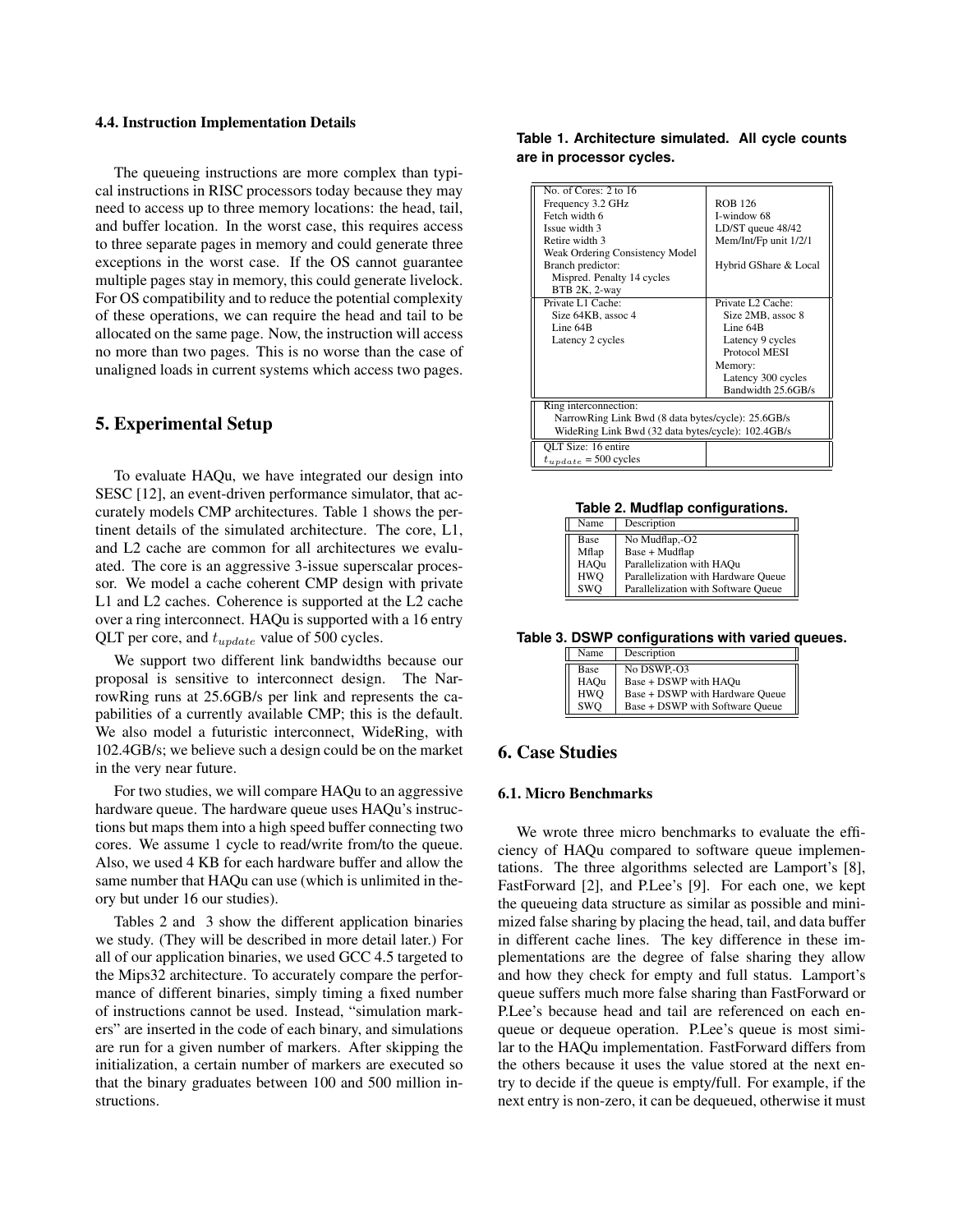



wait. This eliminates contention for a shared head and tail.

In each run, enqueue and dequeue are executed 500 times in a loop with 200 iterations, and we used 4-byte elements for each queue operation. In total, we transport 400,000 bytes. Each enqueue or dequeue is inlined. For the software queues, memory fences are inserted for a weak ordered consistency model. For all the queues, we use queue buffers holding 1024 elements (4KBytes). For each micro benchmark, simulation begins after the producer and consumer reach a barrier at the beginning of the loop.

Figure 8(a) shows the throughput for each queue in terms of enqueues per cycle. Overall, HAQu achieves  $12.5\times$ speedup over Lamport's queue,  $7.0 \times$  speedup over Fast-Forward, and  $6.5 \times$  speedup over P. Lee's. This is possible because it generates an enqueue operation with a single instruction while the other implementations require several, usually dependent, instructions. Figure 8(b) shows the dynamic instruction count for each queue; the other queues use  $12 \times$  to  $17 \times$  more dynamic instructions. Furthermore, there is little ILP in any of the queues, on average. Figure 8(d) shows the L2 miss rate which is mostly coherence misses for these runs, and Figure 8(c) shows the IPC. P.Lee has the highest IPC due to few coherence misses, but even it does not reach one instruction per cycle in our simulations. This shows that an aggressive superscalar cannot extract much queue-level parallelism from the optimized software queues, but it can with HAQu.

Fig. 8(d) shows some interesting behaviors. Both P.Lee

and HAQu have very few read misses, and this is a direct result of caching a local copy of the head and tail and only updating it when necessary. Figure 8(d) also shows that HAQu avoids cache thrashing by updating the head and tail only after CHUNK SIZE updates. Its behavior is as good as P.Lee's which it is modeled after. However, on the NarrowRing HAQu is not living up to its full potential. Figure 8(e) and 8(f) show throughput and IPC for the WideRing interconnect. With additional bandwidth, the speedup of HAQu soars to  $25.5\times$  that of Lamport's queue and  $13.0\times$ over FastForward. In addition, the IPC is nearly as good as FastForward. Furthermore, if we add prefetching support to HAQu, we take advantage of even more bandwidth and boost the speedup over Lamport's queue to 29×. HAQu is an interesting design on current models (NarrowRing), but it is even more valuable as interconnects scale to support higher bandwidth links.

Figure 8(g) and Figure 8(h) show the normalized dynamic power and the normalized energy delay product (EDP) respectively. Figure 8(g) shows that HAQu consumes a bit more dynamic power compared to the other queues. This is because HAQu is able to do much more work in a given unit of time. Due to its fast execution, HAQu has a significantly better EDP. In a power constrained system, we could match the power of a software queue by running the entire core a little slower but still provide a performance gain.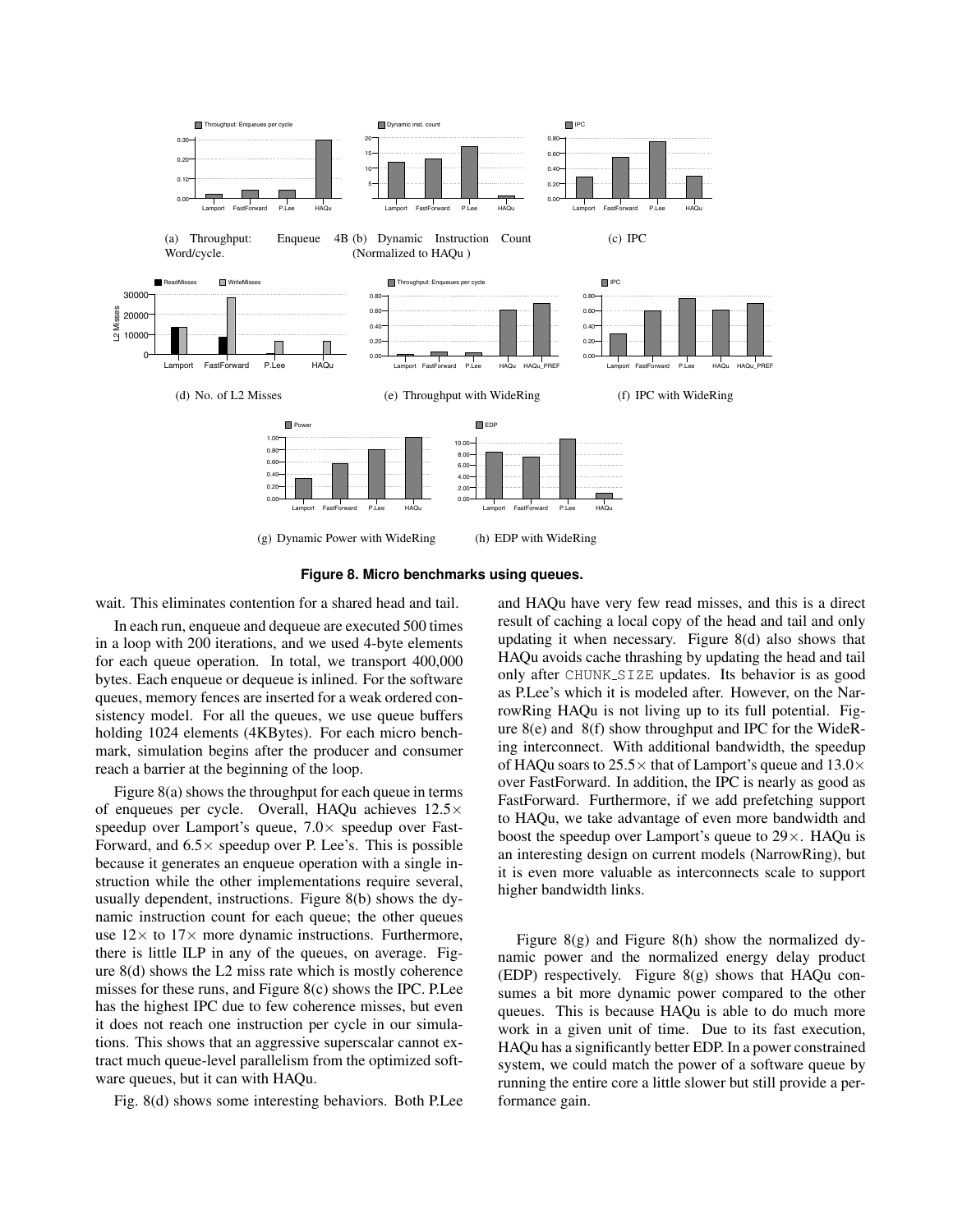

**Figure 9. Parallelizing Mudflap using Hardware Accelerated Queue.**

### 6.2. Pointer-use Checking Acceleration

Mudflap [1] is a pointer-use checking utility integrated into GCC [14]. When a program is compiled with Mudflap, error checking code is inlined at all memory references to validate the memory access against a database of allowed memory regions in the stack, heap, static variable section, and others. These checking codes add considerable overhead to any program that uses them [5]. It would be nice if, instead of adding these codes to the critical path of the program, they could be performed in a helper thread. Using HAQu, we offload these fine-grained checks to another thread. We adopt a pipelined architecture for parallelizing Mudflap as shown in Figure 9. Because address-check operations occur frequently, we want to keep the cost of enqueueing as low as possible. Therefore, we enqueue into a single queue which must be emptied quickly by the Middle Thread. The Middle Thread removes the requested operation from Queue0 and then assigns it to one of the Helper Threads for completion. We implemented parallelized versions with a software queue using P.Lee's algorithm, a hardware queue, and HAQu as shown in Table 2.

In this section, we evaluate HAQu's performance with several SPECint applications running the parallelized Mudflap algorithm on a 16-core CMP. We used P. Lee's queue for the software queue. Figure  $10(a)$  shows the speedup for each application over Mflap running on the NarrowRing design. Overall, SWQ shows the worst performance, while the HWQ achieves a  $1.3\times$  speedup over HAQu. HAQu uses many fewer processor cycles per enqueue, enabling it to use those cycles for the main application.

HAQu uses  $24\times$  fewer dynamic instructions and  $2.6\times$ fewer L2 misses than SWQ. The performance difference between HWQ and HAQu comes primarily from the lower bandwidth of the NarrowRing compared to the high throughput hardware queue. However, given more bandwidth, HAQu is very competitive with HWQ. Figure 10(b) shows that performance normalized to Mflap on the WideR-

ing. Here, HAQu can achieve nearly equivalent speeds as HWQ. Furthermore, the overall speedup compared to Mflap jumps up to  $2.2 \times$ .

On WideRing, our parallelized Mudflap is only  $1.85\times$ slower than serial execution without Mudflap. We would have liked to reduce this more, but most of the remaining performance gap comes from bottlenecks unrelated to queueing. A key problem is load imbalance among the helper theads. Due to the load distribution policy, one helper thread may be busy for a long time, and its queue may fill up and prevent the Middle Thread from making progress. We studied several load balancing algorithms and found that round-robin works the best, on average. All of our results are based on this policy. However, some applications perform better with dynamic load balancing algorithms.

### 6.3. Decoupled Software Pipelining

Decoupled Software Pipelining (DSWP) [11] is an automatic parallelization technique that partitions a program, usually just a loop nest, into a pipeline. Queues are inserted between the pipe stages to serve as communication channels for live-ins and live-outs of each stage. To achieve good performance with this parallelization approach, the cost of communication must be small with respect to the work performed in each pipe stage. If fine-grained queueing can be made efficient and common, many loops with fine-grained parallelism could be parallelized using this technique.

We have implemented a fully-automatic, profile-directed DSWP pass in GCC to evaluate the potential of HAQu in a challenging fine-grained threading environment. We have not incorporated any speculation techniques into our implementation; pipe stages must be fully independent: no true, anti, or output dependences can cross stages. We select any loop for parallelization that appears to offer a speedup based on profiling data, and we generate a parallel version with two threads. For all communication between pipestages, we assign a dedicated queue. After the parallelized region, the main stage must wait for the helper stage to finish. Table 3 shows the experimental configurations for DSWP.

Figure 11(a) shows speedups of each queue normalized to Base. In the figure, CINT-G.M. means SPECint geometric mean. Overall, HWQ achieves 10% speedup over Base. This speedup comes from mcf which achieves a 57% speedup over Base, and vpr which achieves 25% over base; bzip2 attains a modest speedup around 4%. The other applications except for gap do contain at least one parallelized loop that turns out to be unprofitable, which explains their degraded performance. HAQu is much better than the SWQ, but it achieves an overall slowdown of 10% on this configuration. Compared to the HWQ implementation, HAQu pays a much bigger latency to communicate between cores. This turns out to be very costly in DSWP because the main stage must wait for the helper stage to finish; this places queue latency on the critical path.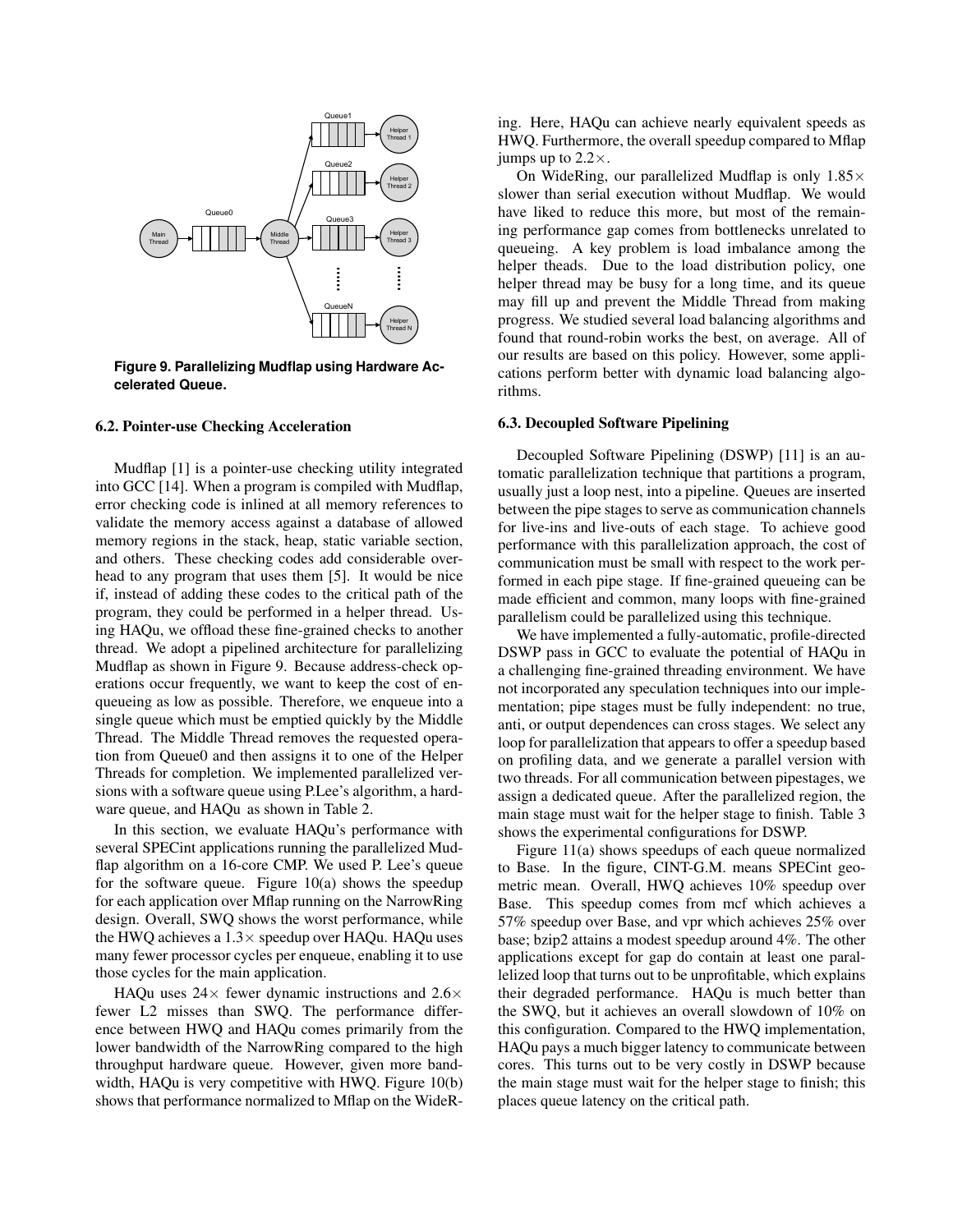

**Figure 10. Speedup of Parallelized Mudflap.**

In order to distinguish the effects of latency and bandwidth, we also evaluate DSWP on the more aggressive WideRing interconnect. In this system, HAQu is able to leverage the higher bandwidth and break even with serial. mcf attains a 45% speedup, vpr reaches 5%, and bzip2 attains 1%. Furthermore, gzip, twolf, and parser are penalized less for their attempted parallelization than on the NarrowRing. Clearly, DSWP is sensitive to latency and bandwidth, and this poses some challenges for HAQu. However, considering the flipside, without a HAQu-like-mechanism, achieving good performance using a DSWP algorithm is very difficult. With HAQu's modest architectural requirements, auto-parallelization techniques for challenging integer applications might be attainable on future systems.

# 7. Related Work

Software Queueing In order to support concurrent lock free queueing, researchers have proposed a variety of queues [10, 8, 2, 3, 9]. They have primarily focused on providing lock-free queueing algorithms which are cache conscious. More discussion of these queues is included in Section 6.1. Other work in software queueing has focused on multiple-producer, multiple consumer queues. Currently, HAQu does not support such queues, but it is a challenging problem and a focus of our future work.

Some software-only alternatives do exist for reducing overheads associated with fine-grained queueing; Tiwari *et al.* [15] used speculation to hide the latency and bulk enqueues to reduce the frequency of queue operations.

Queueing Support in the ISA The VAX [4] supported hardware accelerated queues similar in concept to HAQu. However, their implementation was considerably more

complex than HAQu. The VAX instructions INSQHI, IN-SQTI, REMQHI, and REMQTI allowed insertion or removal at the head or tail of a self-relative doubly-linked list. These instructions were interlocked and could not be interrupted; this prevented other processors from updating the queue at the same time. These complexities made it very difficult to achieve high performance and programmers often resorted to implementing their own software queues. Hence, the VAX design failed to meet *Criterion I* and *Criterion II*. HAQu intentionally avoids these pitfalls by adopting a hardware design that mimics successful software queueing algorithms. Furthermore, HAQu's design builds on top of the microarchitectural features that enable precise exceptions and branch misspeculation, thereby ensuring ease of integration in aggressive superscalar designs.

Hardware Queueing Hardware queues [13, 11, 6] have been proposed to support low latency between a producer and consumer. Heapmon [13] uses a hardware queue to offload the monitoring of heap memory bugs to a helper core. DSWP [11] leverages a high speed Synchronization Array to support fine grained parallelization. Carbon [6] uses a hardware queue to accelerate dynamic task scheduling. While these works meet *Criterion I* and *Criterion II* they do not consider *Criterion III* and *Criterion IV*(Section 2).

### 8. Summary

Queues are a commonly used programming construct in multithreaded programs for synchronization and communication. Queues are effective when the granularity of parallelism is large enough to amortize the cost of enqueueing and dequeueing. But, software queues tend to be too expensive to support fine-grained parallelism. To solve these